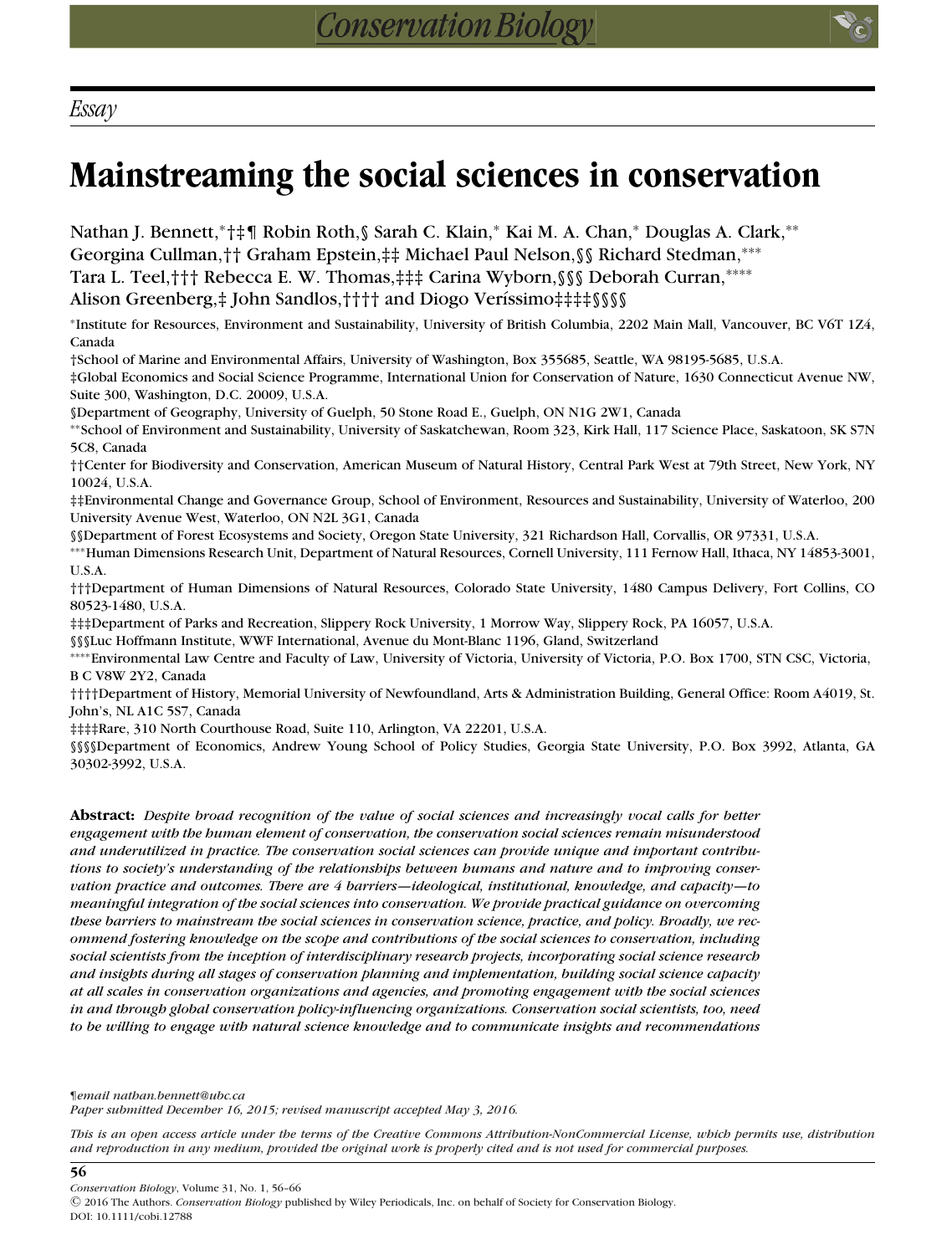*clearly. We urge the conservation community to move beyond superficial engagement with the conservation social sciences. A more inclusive and integrative conservation science—one that includes the natural and social sciences—will enable more ecologically effective and socially just conservation. Better collaboration among social scientists, natural scientists, practitioners, and policy makers will facilitate a renewed and more robust conservation. Mainstreaming the conservation social sciences will facilitate the uptake of the full range of insights and contributions from these fields into conservation policy and practice.*

**Keywords:** conservation biology, conservation planning, conservation science, conservation social science, environmental social science, human dimensions, natural resource management, social–ecological systems

Incorporación de la Perspectiva de las Ciencias Sociales a la Conservación

**Resumen:** *A pesar del reconocimiento general del valor de las ciencias sociales y los crecientes llamados por un mejor compromiso con el elemento humano de la conservacion, las ciencias sociales de la conservaci ´ on´ siguen siendo malentendidas y poco utilizadas en la practica. Las ciencias sociales de la conservaci ´ on pueden ´ proporcionar contribuciones unicas e importantes para el entendimiento de la sociedad de las relaciones ´ entre los humanos y la naturaleza y para la mejora de las prácticas de la conservación y sus resultados. Existen cuatro barreras – ideologicas, institucionales, de conocimiento y de capacidad – para la integraci ´ on´ significativa de las ciencias sociales dentro de la conservacion. Proporcionamos una gu ´ ´ıa practica sobre c ´ omo ´ sobreponerse a estas barreras para incorporar la perspectiva de las ciencias sociales a la ciencia, las practicas ´ y las pol´ıticas de conservacion. En general, recomendamos promover el conocimiento sobre el alcance y las ´ contribuciones de las ciencias sociales para la conservacion, incluir a los cient ´ ´ıficos sociales desde el origen de los proyectos de investigacion interdisciplinaria, incorporar la investigaci ´ on de las ciencias sociales y las ´ percepciones durante todas las fases de la planificacion y la implementaci ´ on de la conservaci ´ on, construir ´ la capacidad de las ciencias sociales en todas las escalas de las organizaciones y agencias de conservacion y ´ promover el compromiso con las ciencias sociales en y a trav´es de organizaciones de conservacion con influ- ´ encia pol´ıtica. Los cient´ıficos sociales de la conservacion, tambi ´ ´en, necesitan estar dispuestos a involucrarse con el conocimiento de las ciencias naturales y a comunicar percepciones y recomendaciones de manera clara. Le urgimos a la comunidad de la conservacion que vaya m ´ as all ´ a del compromiso superficial con ´ las ciencias sociales de la conservación. Una ciencia de la conservación más incluyente y integradora – una que incluya a las ciencias sociales y naturales – permitira una conservaci ´ on m ´ as justa socialmente y ´ mas efectiva ecol ´ ogicamente. Una mejor colaboraci ´ on entre los cient ´ ´ıficos sociales, los cient´ıficos naturales, los practicantes y quienes elaboran las políticas facilitará una conservación más renovada y más sólida. Incorporar la perspectiva de las ciencias sociales de la conservacion facilitar ´ a la absorci ´ on de la extensi ´ on´*  $completa$  de conocimiento  $\gamma$  contribuciones de estos campos a la práctica  $\gamma$  las políticas de la conservación.

**Palabras Clave:** biología de la conservación, ciencia de la conservación, ciencia social de la conservación, ciencia social ambiental, dimensiones humanas, manejo de recursos naturales, planificación de la conservación, sistemas socio-ecológicos

# **Calls for a More Social Conservation Science and Practice**

Pointing to the critical importance of the social sciences to the global conservation agenda is now routine. Everyone working in conservation, it seems, recognizes that natural science alone cannot solve conservation problems (e.g., Mascia et al. 2003; Chan et al. 2007; Schultz 2011; Kareiva & Marvier 2012; Hicks et al. 2016). Sandbrook et al. (2013:1488) argue that "... the natural science methods of conservation biology are insufficient to find solutions to complex conservation problems that have social dimensions." De Snoo et al. (2013:68) suggest "close involvement of social researchers with their expertise, theories and methods, into conservation biology is a prerequisite for progress in the field." Most recently, at the 2015 International Congress for Conservation Biology of the Society for Conservation Biology

(SCB) in Montpellier, France, incoming SCB president James Watson announced that "Conservation science is evolving . . . both natural and social sciences are crucial to solve conservation problems." Similar declarations about the need for greater consideration of the human dimensions are now common in conservation meetings around the world.

The conservation social science fields have grown significantly over the last few decades. This is evidenced by the growing application of different social science fields to understand and ultimately improve conservation practice and an increasing institutionalization of the social sciences in conservation organizations. Formed in 2003, SCB's Social Science Working Group (SSWG) became the second-largest group of all sections and working groups by 2011. Conservation social science publications and textbooks are growing in number (e.g., Vaccaro et al. 2010; Newing et al. 2011; Decker et al.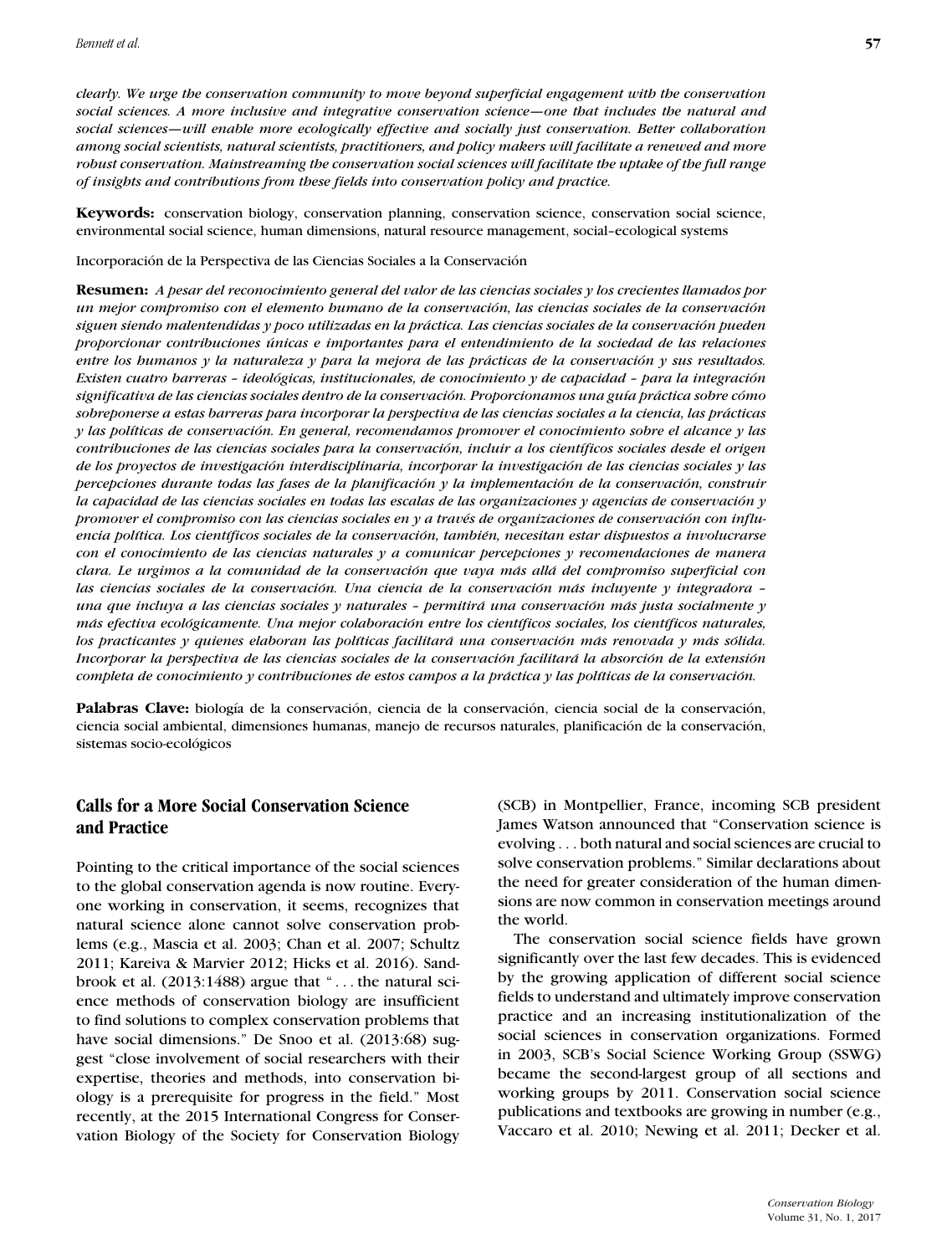2012; Manfredo et al. 2014; Bennett & Roth 2015); natural resource departments in universities increasingly include social science in their curriculum; many conservation organizations and agencies have hired social scientists; numerous environmental management bodies have formed social science working groups; a growing number of funders support conservation social science; and international conservation bodies are creating social science units. For example, the International Union for the Conservation of Nature (IUCN) has recently created a Global Economics and Social Science Programme (GESSP) that is aiming to further promote and develop the use of the social sciences in conservation.

Yet, we assert that the social sciences have not yet achieved the same level of recognition and acceptance in conservation science, practitioner, and policy circles as the natural sciences. This is evidenced, for example, by the relative imbalance of social to natural science presentations at conservation conferences and the imbalance of articles on social versus natural sciences in conservationfocused journals. Further, it is the norm for conservation organizations and agencies to employ natural scientists, whereas it is less common for such organizations to hire social scientists and, when present, they are often in the minority. On the ground, far too often, social science is not embedded in the design, implementation, monitoring, and assessment of conservation interventions (Sievanen et al. 2012). Underpinning all this is that the breadth and role of conservation social science are often not clear to conservation scientists, organizations, practitioners, and funders. In short, we claim that the social sciences are still far from mainstream in conservation and as a result their potential contributions to improving conservation policies and practice are not being realized fully.

Building on the momentum and increasing interest in the human dimensions of conservation, we urge the conservation community to move beyond a superficial engagement with the conservation social sciences toward a true mainstreaming of the social sciences in conservation science, policy, and practice. Drawing on the results of a focus-group meeting at the North American Congress for Conservation Biology in July 2014, we outline barriers to meaningful integration of the social sciences in conservation and provide practical guidance for mainstreaming the breadth of the social sciences with the aim of building a renewed, integrated, and more robust conservation science and practice.

# **The Conservation Social Sciences**

A useful starting point for a discussion of mainstreaming the conservation social sciences is an appreciation of the breadth of the field and its purposes. The term *conservation social sciences* refers to diverse traditions of using social science to understand and improve conservation

policy, practice, and outcomes. We take a broad view of the conservation social sciences. The conservation social sciences draw on the classic disciplines, such as anthropology, sociology, political science, economics, psychology, human geography, and on applied disciplines such as education, development studies, marketing, communication studies, and law. Many of these disciplines have subfields that focus specifically on the environment or conservation (e.g., environmental anthropology, environmental sociology, environmental governance, ecological economics, conservation psychology, environmental education, environmental geography, and environmental law). Interdisciplinary fields, such as science and technology studies, conservation and development, human dimensions of natural resource management, human ecology, ethnoecology, and political ecology, draw upon various social sciences or both social and natural science. There are also strong traditions of conservation social science and interdisciplinary conservation science that have emerged from non-Western and non-English language academic traditions, for example, from European and Latin American scholars (e.g., Leff 1994; Escobar 1998; Reyes-García et al. 2006; Pascual et al. 2014) and indigenous scholars (Kimmerer 2013; Augustine & Dearden 2014). Although qualitatively different, we recognize the importance of the environmental humanities (Castree et al. 2014), including environmental history, environmental philosophy and ethics, ecoliterary and ecocultural studies, and the arts to improving our understanding of, encouraging reflection upon and communicating about historical, current, and envisioned relationships between humans and nature. For overviews of the conservation social sciences see, for example, Vaccaro et al. (2010), Newing et al. (2011), and Bennett and Roth (2015).

The social sciences ask numerous questions that can improve our understanding of conservation policy and practice, from the individual, to the community, to the international scale (Table 1). In doing so, the conservation social sciences can serve vastly different purposes (Lowe et al. 2009; Sandbrook et al. 2013), which we categorize as instrumental, descriptive, reflexive, and generative. The conservation social sciences might serve an instrumental role, for example, in determining what constitutes effective management, governance, or communications strategies for conservation. They can also serve a descriptive role, for example, by providing a historical account or describing the diverse ways in which conservation occurs in different contexts. The social sciences may also play a reflexive role, for example, by asking critical questions about the way different conservation models are framed, justified, and determined to be culturally appropriate. Finally, the conservation social sciences have a generative role, for example, when they produce innovative conservation concepts, policies, practices, and models. Of course, individual projects that apply conservation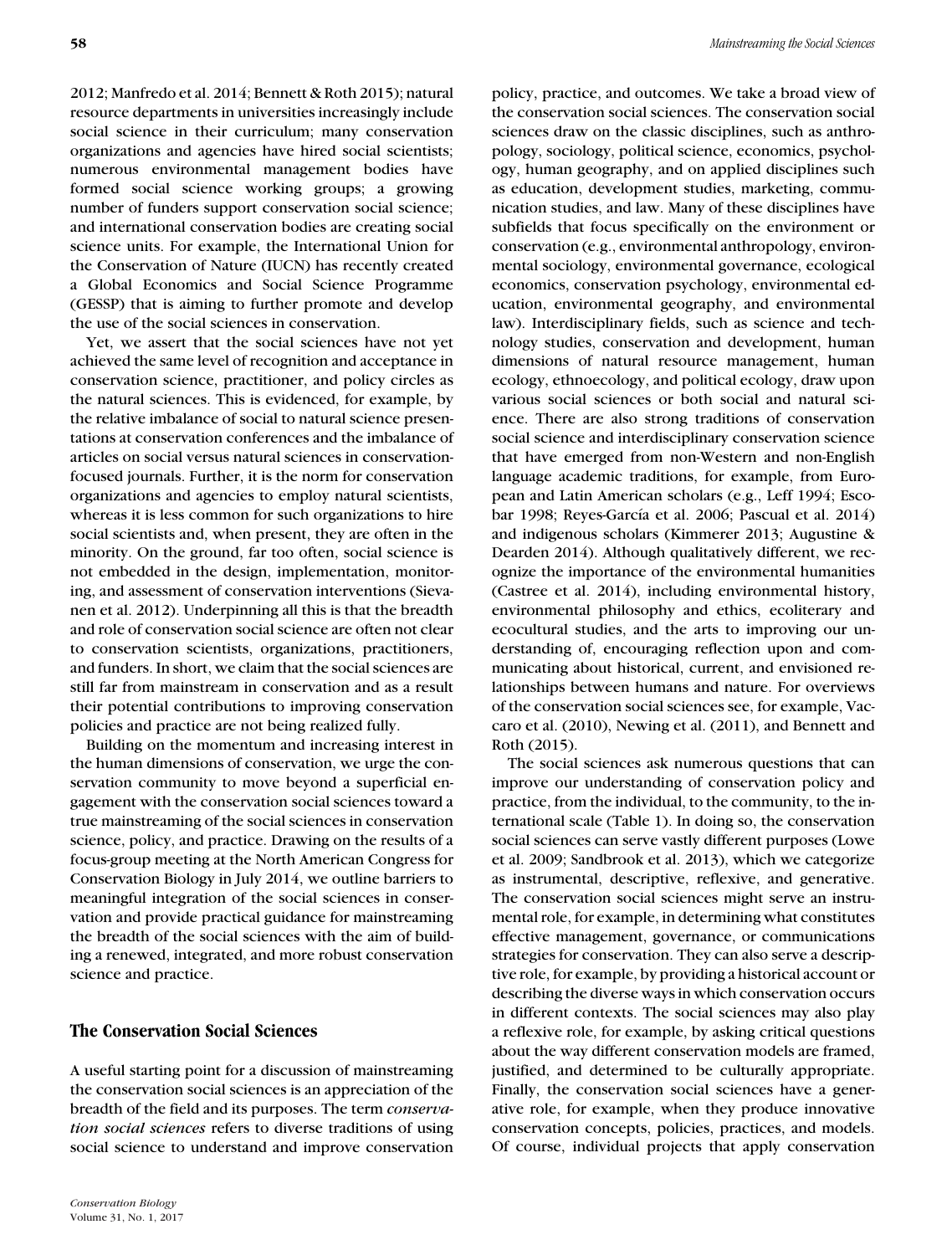|                                                 | Table 1. Conservation problems at different scales and relevant fields of social science.                                                                                                                   |                                                                                                                                                                                                                                                                                                                                                                                                                                                |                                                                                                                                                 |
|-------------------------------------------------|-------------------------------------------------------------------------------------------------------------------------------------------------------------------------------------------------------------|------------------------------------------------------------------------------------------------------------------------------------------------------------------------------------------------------------------------------------------------------------------------------------------------------------------------------------------------------------------------------------------------------------------------------------------------|-------------------------------------------------------------------------------------------------------------------------------------------------|
| Locus and scale of problem                      | topics of study<br>People and groups or                                                                                                                                                                     | Examples of problems or questions at this scale                                                                                                                                                                                                                                                                                                                                                                                                | Possible fields of social science                                                                                                               |
| Society at national and<br>international scales | narratives, beliefs, ethical stances<br>international NGOs and ENGOs,<br>national agencies, international<br>general public, advocacy groups,<br>ideas, metaphors, philosophies,<br>bodies such as the IUCN | particular conservation practices or resistance to<br>How do different groups in society understand and<br>shape the way society approaches conservation?<br>What are the social, ecological, behavioral, and<br>relate to nature? What ways of thinking inform<br>cognitive outcomes of conservation education<br>them? What broad social and material factors<br>efforts? In what ways might ethics guide<br>conservation actions?           | conservation education, science<br>sociology, anthropology, history,<br>studies, political ecology,<br>humanities and ethics                    |
| Federal or state laws and<br>policies           | policy makers,<br>regulations, knowledge building<br>laws, governance, incentives,<br>politicians, legislators,<br>scientists                                                                               | environmental science and knowledge effectively?<br>impact of a proposed environmental law or policy<br>guide conservation decision making? What is the<br>How might law and policy support conservation<br>conservation? How do science and other factors<br>Are laws efficient and effective at supporting<br>on conservation or society? Do existing<br>while fostering sustainable prosperity?<br>educational policies facilitate learning | environmental law, political science,<br>education, ecological economics<br>science studies, conservation                                       |
| Midlevel multijurisdiction<br>management unit   | brokering of management actions<br>tribes, NGOs, management boards<br>planning, regional policy creation,                                                                                                   | management? How and by whom has an area been<br>used historically? What are the main conflicts over<br>resource management and why do these conflicts<br>corporate funding, national funding-influence<br>How does decision making occur in management<br>occur? How do different funding models-e.g.,<br>governance? What is the role of science in<br>boards? Who is involved in environmental<br>the conservation agenda?                   | human geography, political science,<br>science studies, anthropology,<br>dimensions, political ecology<br>sociology, history, human             |
| Local governments                               | departments, technical agencies<br>political grounding, best practices,<br>elected leaders, planning<br>applied technologies                                                                                | How might cities plan their green space and parks<br>Is environmental conservation a local-election issue?<br>for the health of both nature and people?                                                                                                                                                                                                                                                                                        | political science, ecological<br>economics, planning                                                                                            |
| Management initiative, e.g.,<br>protected area  | managers, comanagement boards,<br>best practices, participation,<br>adjacent communities<br>governance                                                                                                      | whom? How? How are community livelihoods and<br>are being employed to shape conservation policy<br>being received or resisted? What cultural models<br>protected area? How is a management initiative<br>economics impacting or being impacted by a<br>What management actions are being taken? By<br>and practice?                                                                                                                            | psychology, conservation and<br>economics, political ecology,<br>anthropology, political science,<br>development, ecological<br>science studies |
| Private sector and<br>businesses                | best practices, goods and services,<br>resource-dependent corporations,<br>local businesses and sectors<br>sustainability programs                                                                          | What governance or economic mechanisms might be<br>used to guide corporate behavior? How can<br>environmental messaging be used to guide<br>consumer behavior?                                                                                                                                                                                                                                                                                 | ecological economics, education,<br>conservation and development,<br>psychology                                                                 |
|                                                 |                                                                                                                                                                                                             |                                                                                                                                                                                                                                                                                                                                                                                                                                                | Continued                                                                                                                                       |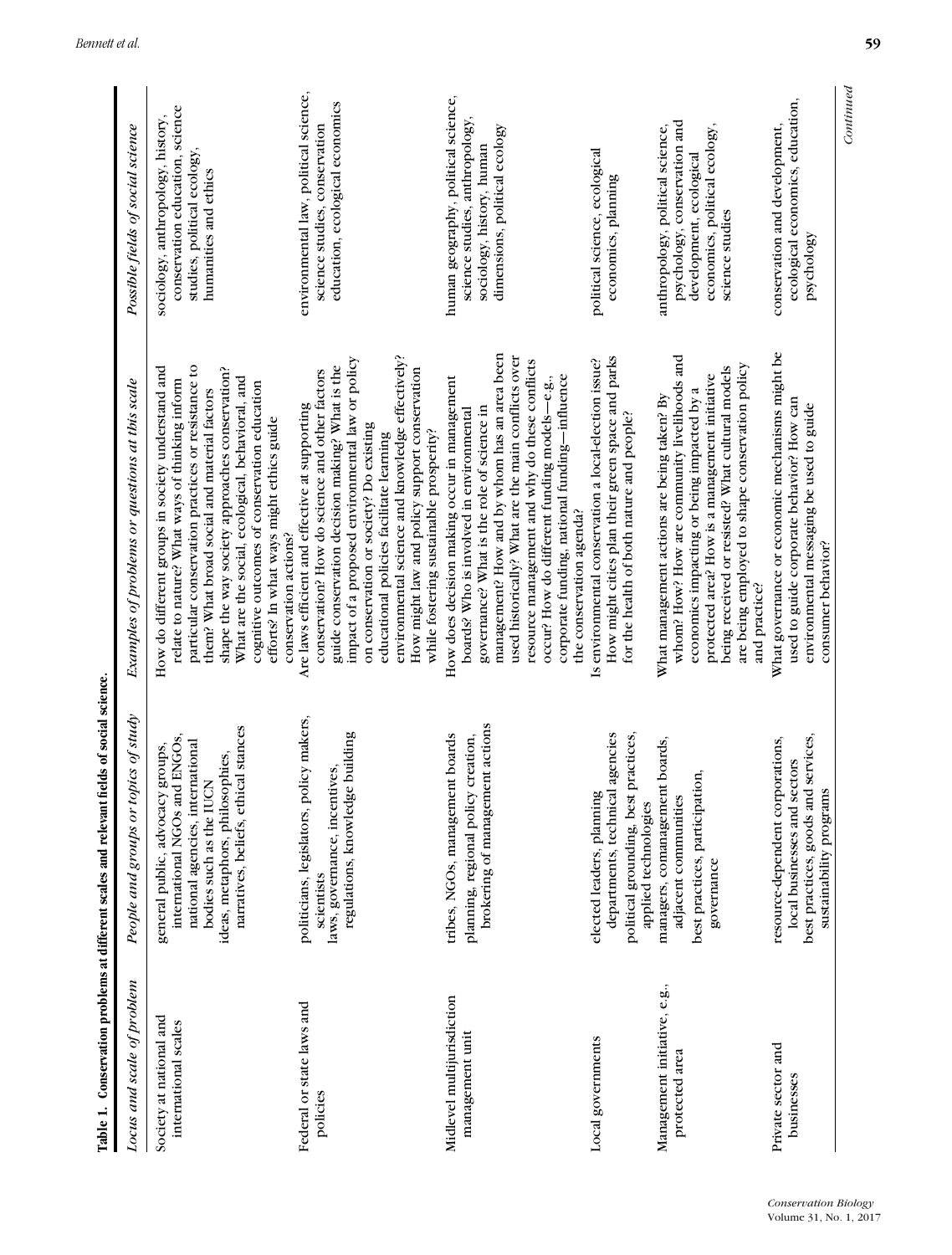| Table 1. Continued.                  |                                                                                                                                                                                                                           |                                                                                                                                                                                                                                                                                                                                                                                                                                                                                |                                                                                                                               |
|--------------------------------------|---------------------------------------------------------------------------------------------------------------------------------------------------------------------------------------------------------------------------|--------------------------------------------------------------------------------------------------------------------------------------------------------------------------------------------------------------------------------------------------------------------------------------------------------------------------------------------------------------------------------------------------------------------------------------------------------------------------------|-------------------------------------------------------------------------------------------------------------------------------|
| Locus and scale of problem           | People and groups or topics of study                                                                                                                                                                                      | Examples of problems or questions at this scale                                                                                                                                                                                                                                                                                                                                                                                                                                | Possible fields of social science                                                                                             |
| Community, neighborhood,<br>or group | civic engagement, social networking,<br>civic organizations, associations,<br>resource-dependent communities,<br>place making, social norms<br>schools, livelihood group                                                  | conservation exist among local people or between<br>relating to the environment figure in resource use<br>How do local social practices or cultural norms and<br>local people and outside organizations? How can<br>What factors give rise to different levels of civic<br>social identities affect conservation behaviors?<br>outreach be improved through understanding<br>social networks? How do cultural practices<br>engagement? What competing visions for<br>condicts? | education, communication and<br>marketing, psychology, history<br>anthropology, conservation and<br>development, conservation |
| Household or individual              | private landowners, recreationists<br>values, personal norms, emotions,<br>residents, individual resource users,<br>behavior, stewardship, conflict<br>awareness, knowledge, attitudes,<br>homeowners, visitors/tourists, | How can we develop effective communications to<br>How are individuals likely to respond to a particular<br>build local support for conservation efforts? How<br>knowledge development and behavior change of<br>environmental impacts? How can we facilitate<br>conservation initiative or management action?<br>can we change consumer decisions to reduce<br>resource users?                                                                                                 | conservation education, political<br>science, history, communication<br>psychology, ecological economics,<br>and marketing    |
|                                      |                                                                                                                                                                                                                           | Abbreviations: NGO, nongovernmental organization; ENGO, environmental nongovernmental organization; IUCN, International Union for Conservation of Nature.                                                                                                                                                                                                                                                                                                                      |                                                                                                                               |

social science can serve overlapping and complementary purposes.

We contend the role of social science is often misunderstood. Conservation social scientists are often employed as meeting facilitators, planners, public educators, survey designers, project evaluators, behavior changers, or implementers (Welch-Devine & Campbell 2010). However, even in the most applied aspects of the tradition, conservation social scientists are problem formulators, data collectors, analysts, and theory developers who can provide insights that can guide the social processes associated with conservation. Furthermore, although there is increasing attention to interdisciplinarity (e.g., Campbell 2005; Fox et al. 2006; Christie 2011; Sievanen et al. 2012), the social sciences should not be just an add on to interdisciplinary conservation research projects after the project has already been conceived (Viseu 2015:291). This misunderstanding and lack of early involvement in projects undermines the potential contributions of social science and interdisciplinary conservation science to produce better science or provide more complete solutions.

### **Barriers to Engaging with the Conservation Social Sciences**

To realize their full contribution, we assert that the social sciences need to be mainstreamed in conservation policy and practice. By arguing for this mainstreaming, we seek to draw consistent and prioritized attention to the social dimensions of conservation in all social and ecological contexts and at all organizational levels with the ultimate goal of achieving a more robust, effective, and socially just conservation practice. This is a momentous but essential task.

Is conservation ready to mainstream social science? Simply doing more social science will not necessarily lead to better conservation unless that social science is assimilated into a hospitable environment. By ready we do not simply mean willing. Rather, are conservation organizations, institutions, and associations capable of truly integrating diverse insights from the social sciences? In practice, social science may be watered down and potential insights ignored resulting in policy evaporation, meaning a supportive high-level policy environment yields little implementation on the ground (Moser & Moser [2005] for similar concerns relative to gender mainstreaming). Many conservation scientists, organizations, and funders currently employ an ad hoc approach to engaging with the conservation social sciences. Realizing the full value of the conservation social sciences requires knowledge of and commitment to social sciences across scales. For example, high-level offices to field practitioners in conservation organizations need adequate social science expertise to inform all aspects of their operations. Fulfilling the need for more and better social science in conservation may require a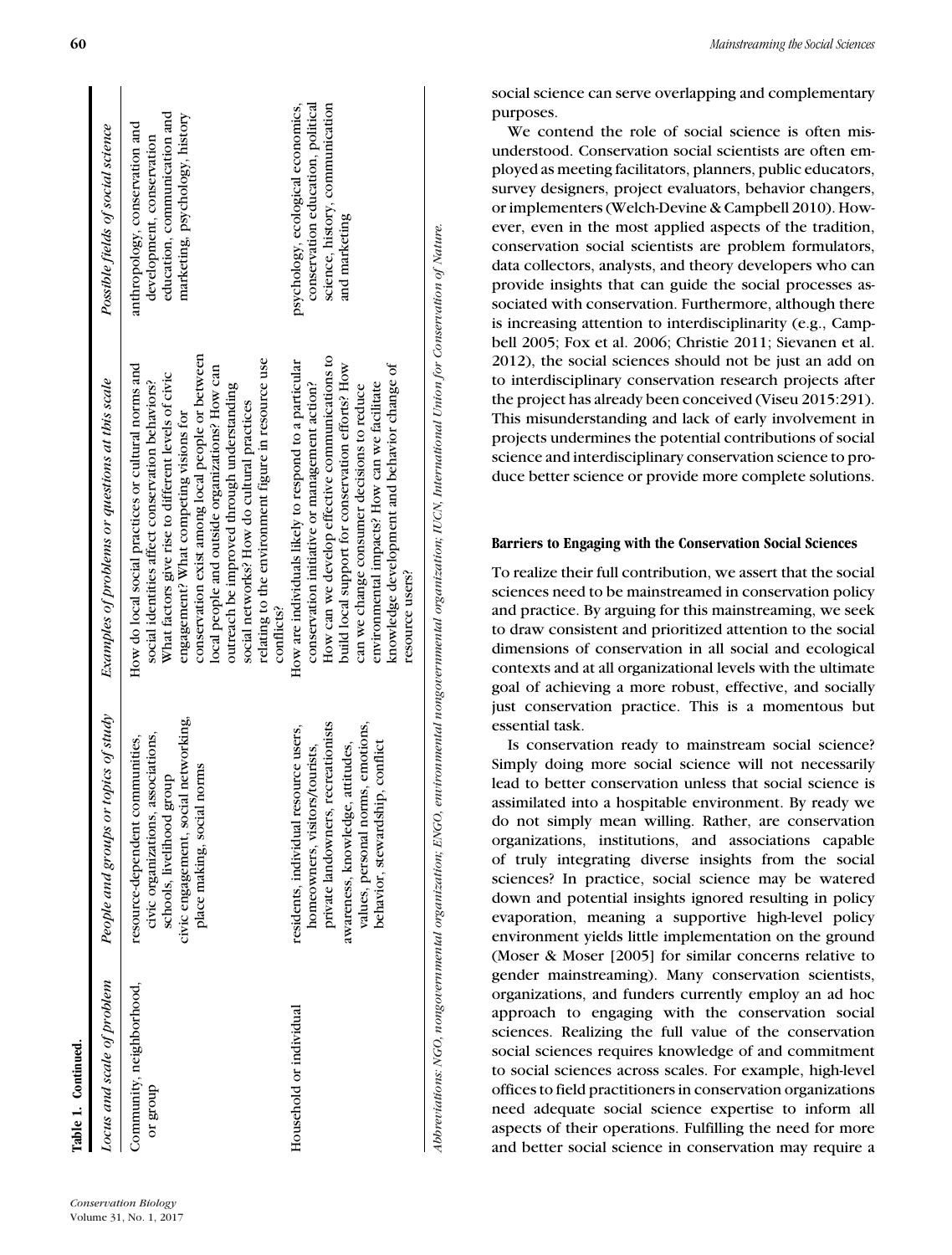

*Figure 1. Barriers to mainstreaming the social sciences in conservation.*

transformation of the entire approach, agenda, culture, and ethos of the conservation community.

Thus, prior to suggesting steps for mainstreaming at various scales, we acknowledge some perceived or real barriers to integrating social and interdisciplinary sciences as a means of explaining how it is, after more than a decade of calls to better integrate the social sciences (Mascia et al. 2003), that the conservation community still struggles with exactly how to make that happen. We draw from the results of a focus-group workshop on the conservation social sciences at the North American Congress for Conservation Biology in 2014 and the literature on interdisciplinary research (e.g., Fox et al. 2006; Welch-Devine & Campbell 2010; Christie 2011; Clark et al. 2011; Moon & Blackman 2014). We summarize the barriers to social science mainstreaming under the following 4 categories: ideological barriers, institutional barriers, knowledge barriers, and capacity barriers (Fig. 1). Successful mainstreaming requires directly addressing all barriers simultaneously.

First, natural and social scientists often think quite differently about how the world operates and how scientists should engage with it. Such ideological barriers include differing philosophies, worldviews, or epistemologies (also called "theories of knowledge" [Moon & Blackman 2014]). Differing worldviews may produce distinct understandings of the connections between nature and humans. This can lead to incompatible ways of thinking about a problem or of approaching research. For example, social and natural sciences may prioritize different scales and units of analysis. A study of environmental change, for instance, may start with human action for the social scientist but ecological indicators for the natural scientist. Natural and social scientists may also view the nature and scope of knowledge differently, particularly what constitutes acceptable methods and valid data. As a result, social scientists often interact with nature and with human communities in different ways than natural scientists.

Second, conservation organizations and institutions are often configured for natural sciences, not social sciences. Such institutional barriers include organizational cultures, interests, and histories, as well as decisionmaking structures such as laws and regulation. Conservation organizations or funders may have an organizational culture that primarily employs, understands, or values the natural sciences. Historically, many conservation organizations and funders have focused solely or primarily on natural sciences, leading them to privilege studies that utilize deductive rather than inductive reasoning. There is often a resistance to changing this focus to include and fund more social science perspectives. Some individuals or organizations may even feel threatened by the insights social scientists provide, particularly when those insights challenge entrenched practices and narratives. Beyond individual organizations, structural institutions that shape how the environment is governed, such as law, often impede integrative conservation practice.

Third, all fields are steeped in disciplinary assumptions, theories, and methods. The ensuing knowledge barriers include training, experience, and knowledge of theories and methods. Conservation social scientists engage with discipline-specific language and different theories to understand topics under study, which can be inaccessible to nonspecialists, just as the language of natural sciences can be impenetrable to nonexperts. The application of conservation social science may also require training in social science theories and methods and experience with method application and analysis of results or, equally important, training in integrative approaches that can provide a platform for natural and social scientists to engage effectively without having to relinquish their own disciplinary expertise. The value of the range of social science methods (e.g., qualitative, quantitative, spatial, planning, evaluative, historical, meta-analytical, arts-based, and participatory methods) and related analytical techniques may not be immediately apparent to natural scientists, practitioners, or policy makers.

Fourth, it takes capacity to engage with the social sciences. The capacity barriers to a deeper integration of social sciences can include human capital, skills, and resources. Limited social science capacity within conservation organizations may mean conservation practitioners and organizations looking to fund conservation social sciences do not know where or how to begin engaging with social sciences. Without a clear understanding of the breadth of the conservation social sciences, the types of questions that each field of conservation social science poses, and the methods used by disciplinary specialists,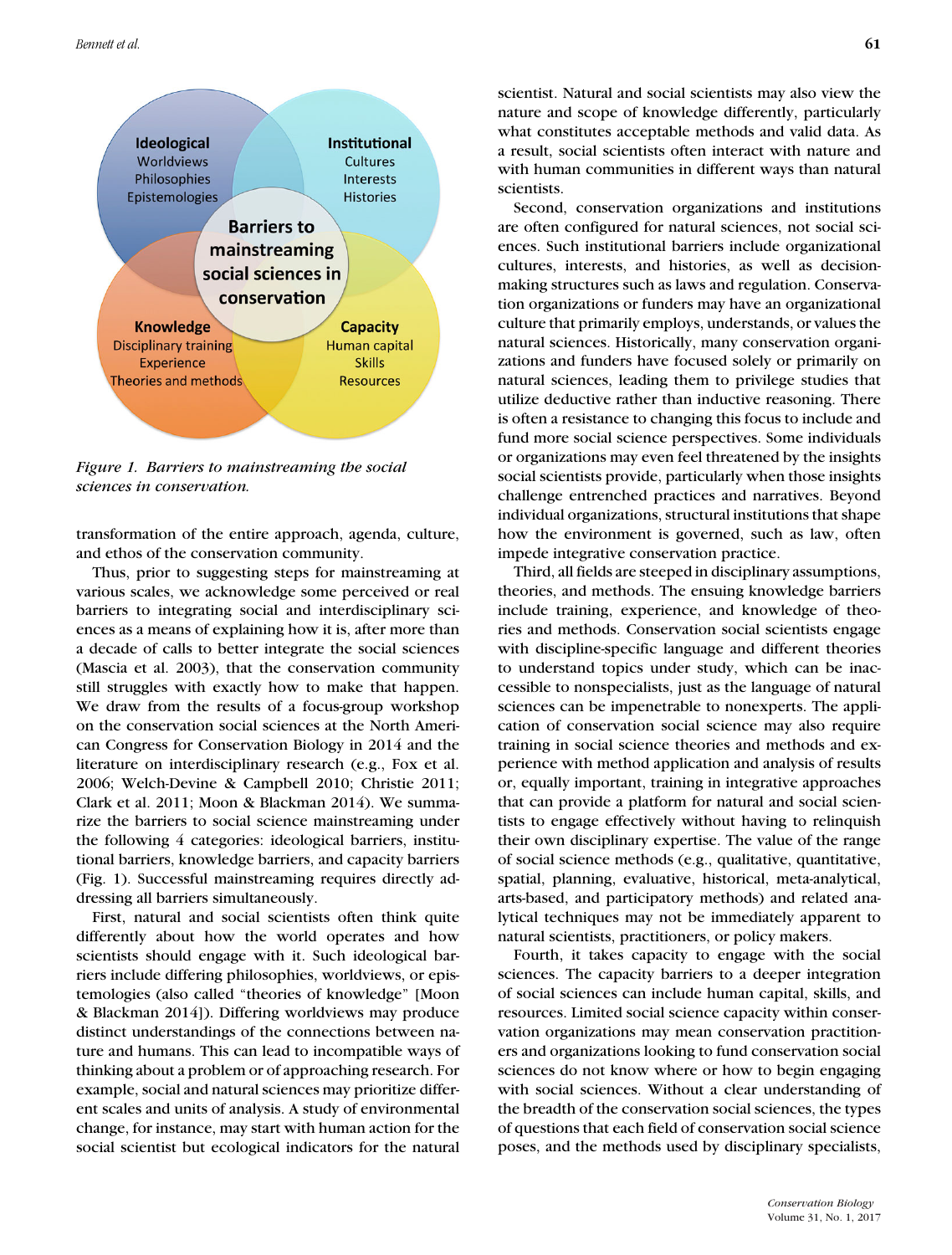conservation organizations and funders may not appreciate the potential contribution of each social science field to improving conservation practice and outcomes. This may also mean the necessary skills to carry out social science research projects or the necessary connections to social science expertise in other organizations may often be lacking within organizations. Finally, financial resources are almost always limited, and, when science is prioritized, it is often earmarked for natural science research. It is important that conservation scientists, organizations, and agencies aiming to integrate social sciences into their scope and work recognize and address these potential challenges and barriers to integration.

#### **Mainstreaming the Conservation Social Sciences**

Mainstreaming of the conservation social sciences will need to occur at different scales and in different communities of practice. We consider 3 different mainstreaming entry points (i.e., within the conservation science community, within conservation agencies and organizations, and within global conservation policy-influencing bodies) and outline a number of steps that might be taken at each level.

First, regarding mainstreaming in conservation science, our initial suggestion is the least bold, but it may be the most contentious. Perhaps it is time for applied and mission-driven professional conservation organizations to signify a move away from isolated areas of conservation science toward a community of practice united in its desires to improve conservation using all available approaches and methods. Because the conservation sciences include the natural sciences, the social sciences, and interdisciplinary endeavors, we propose that the SCB consider rebranding itself as the Society for Conservation Science. Significant steps are needed within the conservation science community to increase knowledge of the definitions, focal areas, theories, methods, and contributions of the diversity of conservation social sciences, not just those that are instrumental to conservation. This includes a deeper understanding of the philosophical differences underpinning social and natural sciences and the implications of these differences (Moon & Blackman 2014). For example, it is important to understand that the potential insights of social science are not always amenable to quantitative methods or models (Drury et al. 2011). Such knowledge, however, is not enough. Specific actions need to be taken to overcome institutional and capacity barriers within the conservation science community. Suggested steps include increasing the breadth of social science content within undergraduate and graduate conservation biology and environmental management (e.g., forestry, fisheries, and agriculture) programs; ensuring that conservation journals equally support the publication of natural, social, and interdisciplinary articles

and that these journals have social science editors and reviewers; improving the representation of social scientists in conservation-related departments and research institutes, including in leadership positions (e.g., department heads, deans); rethinking funding structures so that there is greater financial support for the social sciences (commensurate to the need); taking steps to ensure greater participation, better exposure, and more comprehensive treatment of the social sciences at conservation conferences; selecting natural and social scientists equally for conservation fellowship programs; and placing social science on an equal footing in interdisciplinary research projects by ensuring that social scientists are not an afterthought and are equally represented at all stages of project design, implementation, analysis, and writing.

Because capacity begets capacity, taking steps such as these will stop the chicken-or-egg phenomenon currently occurring in conservation science. However, changing the ideologies and culture of the conservation science community may be more challenging than simply changing a name or the membership. Conservation science will increasingly need to make room for different worldviews, opinions, and approaches and for deliberations on results that conflict with each other (Green et al. 2015). Yet as Viseu (2015:291) argues, "We must insist on the value of complexity, so that divergent thinking is not eclipsed in the effort to speak with one voice. We must make room for the disputes that are at the center of knowledge production." Fundamental to this process will be openmindedness, patience, humility, honesty, listening, willingness to differ, and clear communication (Winowiecki et al. 2011).

Second, conservation organizations often recognize the importance of the social sciences and are increasingly engaging in and funding conservation social science research. Government conservation agencies are also taking into account social science research when making decisions about the environment, for example, when evaluating an environmental assessment or the potential of creating a new national park. Yet at some level, many agencies and organizations are still grappling with the what, how, and why, which requires considerable evidence of the distinct value proposition of specific conservation social sciences to key aspects of their missions in order to contemplate the path to incorporating or mainstreaming. Thus, developing an understanding of the social sciences and their organizational and conservation benefits is an important first step for many conservation agencies and organizations. Once the case has been made, specific actions are needed to strategically increase social science capacity within conservation organizations and agencies. We propose 6 practical steps: recognize agency, organizational, and financial barriers to incorporating conservation social sciences; take steps to overcome these barriers by building understanding of and support for the conservation social sciences within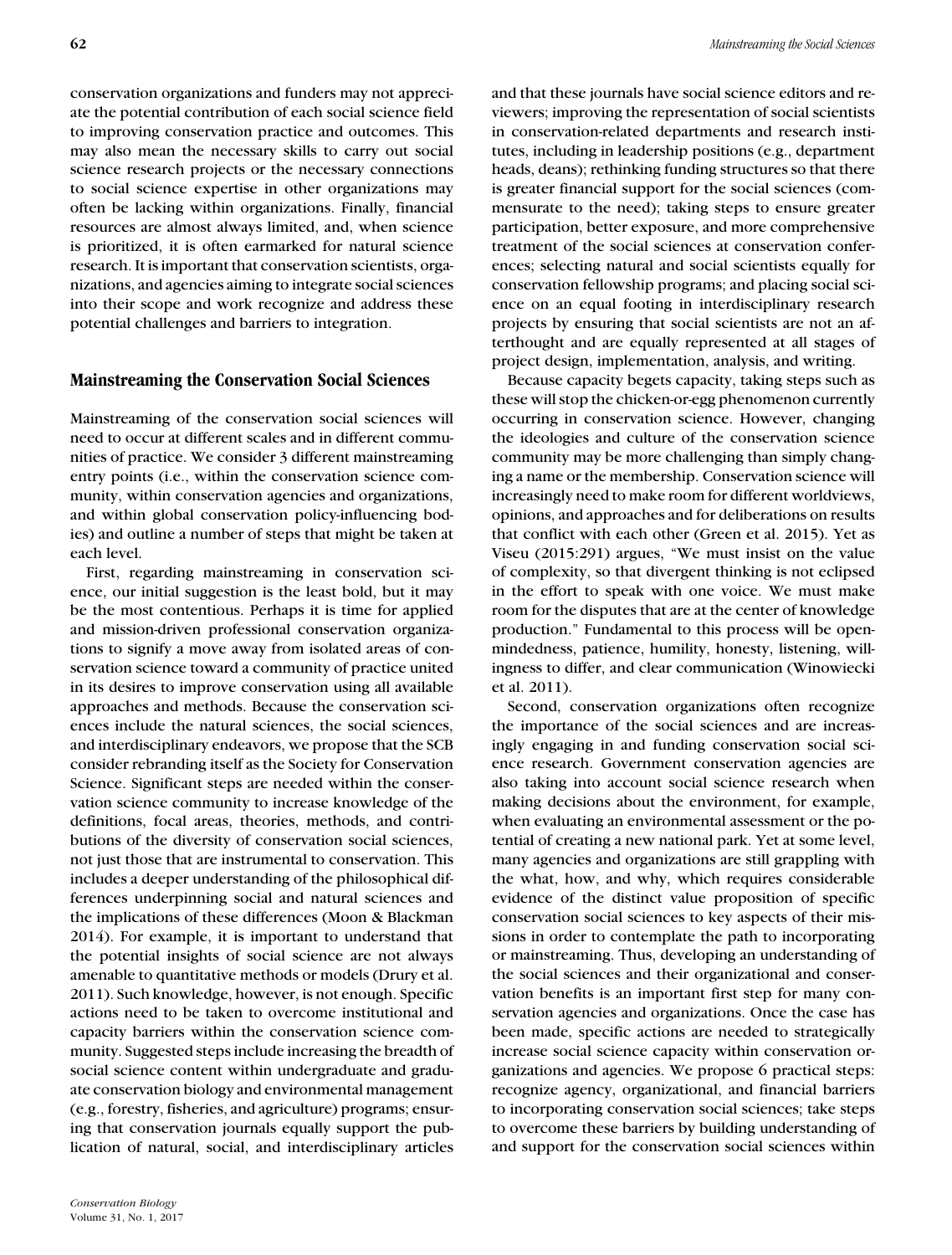the organization; identify the conservation problem or problems that the agency or organization aims to address and highlight their social dimensions, partnering with social scientists from the beginning of the process to frame key topics, questions, and approaches; brainstorm key topics for investigation or research questions and prioritize them to establish a conservation social science agenda; partner with, contract, or hire conservation social scientists to carry out the work; and appoint one person to be accountable for ensuring social science is continually incorporated into projects and that results will inform decision making (Bennett & Roth 2015).

This entire process may require organizations to revisit their theory of change and, while doing so, to examine where social science insights may be useful. Doing so with social scientists could generate new insights into unquestioned assumptions about values, mental models (including about history), cognition, human or organizational behavior, and social dynamics and help identify where conservation efforts are likely to yield unintended side effects because of individual, collective, or organizational realities or responses that were previously unforeseen by the organization. Pragmatically, conservation organizations could establish dedicated funding streams for social science programs or personnel or create mechanisms to fund external social science research. Organizations seeking to engage the social sciences should develop a clear idea of the social science approach that suits their needs and recognize that engaging with all manner of and approaches to conservation social sciences can improve conservation policies and practice. It makes sense to start with a pilot social science initiative before scaling up.

We recognize that there are a number of conservation organizations and agencies that actively incorporate the social sciences at various levels in the organization as part of monitoring and evaluation processes or throughout the project cycle (e.g., The Nature Conservancy, Conservation International, Wildlife Conservation Society, Rare, Ecotrust, the U.S. Fish and Wildlife Service and National Park Service). Yet the scope and scale of engagement within these large and well-known organizations is not readily apparent. A review of how, at what stages, and the extent and efficacy with which conservation organizations of different sizes use the social sciences is beyond the purview of this paper, but it would be an insightful endeavor.

Third, in the global conservation policy arena, mainstreaming would be supported by promoting social sciences in and through global conservation policyinfluencing organizations such as the United Nations Environment Program and the IUCN, which can uniquely advance a global community of practice around the conservation social sciences. Although the SSWG of the SCB plays an important role as a professional organization, there is also a need for better integration of the conservation social sciences in policy development. The IUCN GESSP may take a leading role in promoting and highlighting the role of the social sciences in improving the policy and practice of conservation. A promising recent initiative of the IUCN GESSP is to launch the IUCN Social Science for Conservation Fellowship Program to investigate and demonstrate where and how social science perspectives, methods, and approaches can improve understanding of and address challenges related to the human dimensions of conservation. Additional steps that could be taken by such organizations for the conservation social sciences are writing and distributing position papers or policy briefs that demonstrate the value of applying the social sciences in conservation; leading the way in demonstrating and documenting the role of the social sciences through codeveloping or facilitating interdisciplinary, multibenefit, high-impact partnerships with global development organizations and agencies (e.g., United Nations, Oxfam, or U.S. Agency for International Development); collaborating with the Global Environment Facility and other global conservation financing agencies to guide and incentivize conservation organizations and government agencies to use the social sciences to understand, improve, and document the human context and impact of interventions; advocating for enhanced social science integration in future global sustainability agreements (e.g., Convention on Biological Diversity); using conservation meetings such as the World Conservation Congress, World Parks Congress, and International Congress for Conservation Biology to promote a better understanding of the role of social sciences in conservation; and providing practical guidance for how conservation organizations can integrate methods, practitioners, and approaches from the social sciences into their mandates, projects, capacity, and funding streams to design more effective conservation, better understand impacts of conservation, etc. Such a body could support broad and systematic reviews of social science perspectives on different pressing or emerging conservation challenges (e.g., wildlife crime, social conditions for conservation success, large scale marine protected areas) to identify lessons learned, make recommendations, and propose directions for future research. At the same time, central hubs or bodies that might support the integration of social sciences into conservation need adequate seed and core funding and sufficient capacity to persist and successfully promote this mandate. The conservation funding community thus has a clear role in enabling such a global conservation social science initiative; the IUCN GESSP is only one such example.

Finally, we turn the mirror on ourselves and highlight the important role social scientists must play in the mainstreaming process. Conservation social scientists need to be willing and able to better engage with natural scientists and conservation practitioners. Academic training can produce social scientists who are challenged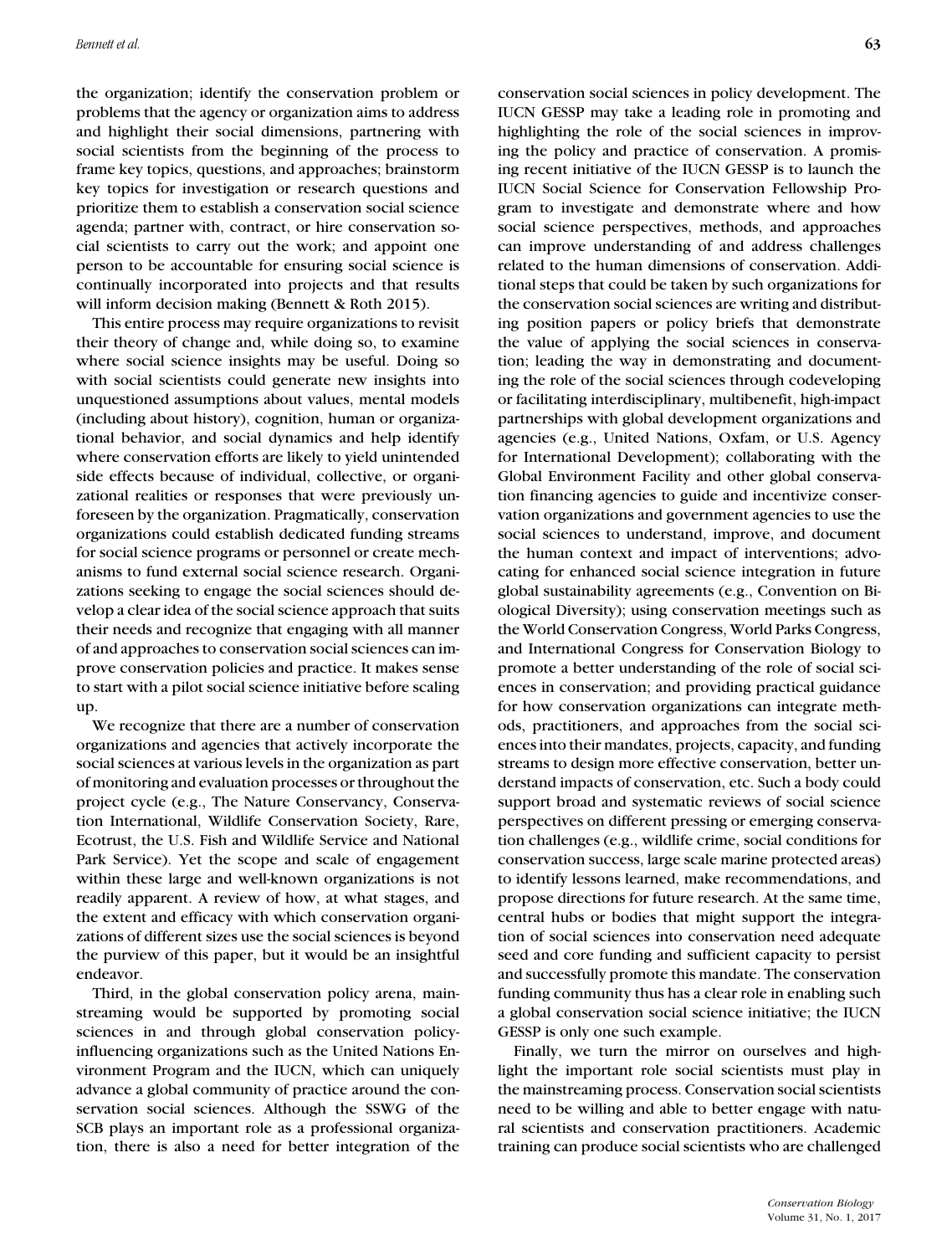

*Figure 2. Framework for a collaborative and integrated conservation science and practice.*

to communicate their research outcomes with diverse nonspecialist audiences or to provide politically realistic and action-oriented recommendations. The way social scientists communicate may be too academic or theory laden to be accessible, which will likely interfere with initial and ongoing engagements with natural scientists, conservation organizations, and policy makers. The academic focus on research and publications may also interfere with conservation social scientists' abilities to take sufficient time to collaborate meaningfully and to make efforts to influence conservation practice. Finally, conservation social scientists often neglect to integrate ecology into their training programs and their research often relying instead on proxies such as perceptions or behaviors—leaving natural scientists and others wondering about the real-world ecological implications of this research. To connect and gain traction, social scientists may need to reflect on their outreach strategies (e.g., explaining their theory and methods, communicating clearly in outputs, translating insights into understandable and actionable recommendations) and grapple with how their work links to conservation biology and ecological outcomes throughout the research process. This does not mean the theory and language of social science should be abandoned; rather, it means social scientists need to learn to communicate for different audiences and purposes. Specifically, we propose that social scientists would benefit from science communication courses. In short, conservation social science remains an emerging field of practice that will need to meet natural science and practitioner colleagues part way in order for more effective integration to take place.

#### **Toward a Collaborative and Integrated Conservation Science and Practice**

Conservation science needs to be inclusive, integrative, and collaborative in order to understand and address the conservation challenges of the 21st century. We argue

that the social sciences play a critical role in improving marine and terrestrial conservation and more broadly in the theory and practice of environmental management. We are not suggesting that conservation social science alone can solve conservation problems or that social and natural scientists with their tools and methods should sit side by side and use research to solve conservation problems. Conservation as a practice is necessarily multiand interdisciplinary; that is, it requires an understanding of both natural and social systems and collaboration between natural and social scientists. It is also transdisciplinary, meaning it requires collaboration among researchers, practitioners, policy makers, and stakeholders (Fig. 2). We assert that good interdisciplinary and transdisciplinary conservation scholarship requires a solid understanding of and attention to disciplinary differences and contributions. Discussions across disciplinary and science-to-action boundaries are challenging but worth undertaking because these efforts, at the very least, will lay the groundwork for better mutual understanding and, at best, will contribute to better conservation outcomes. This disciplinary and real-world integration should be done at all stages in the conservation research-to-action cycle while making allowances for the need to balance feasibility, efficiency, and effectiveness.

The time is right to take active steps to mainstream the social sciences in conservation at all scales, from individual initiatives to national or global policies, and in different types of organizations and projects. There is widespread recognition of the need to understand social dimensions and support for engaging the conservation social sciences. Although each subfield of the conservation social sciences has a distinct contribution to make, they remain underutilized and their potential contributions largely unrealized. There is thus a need to intentionally and carefully increase knowledge of the diversity of the social sciences and to build social-science capacity in the conservation science, practice, and policy arenas. We suggest a number of actionable steps to mainstream the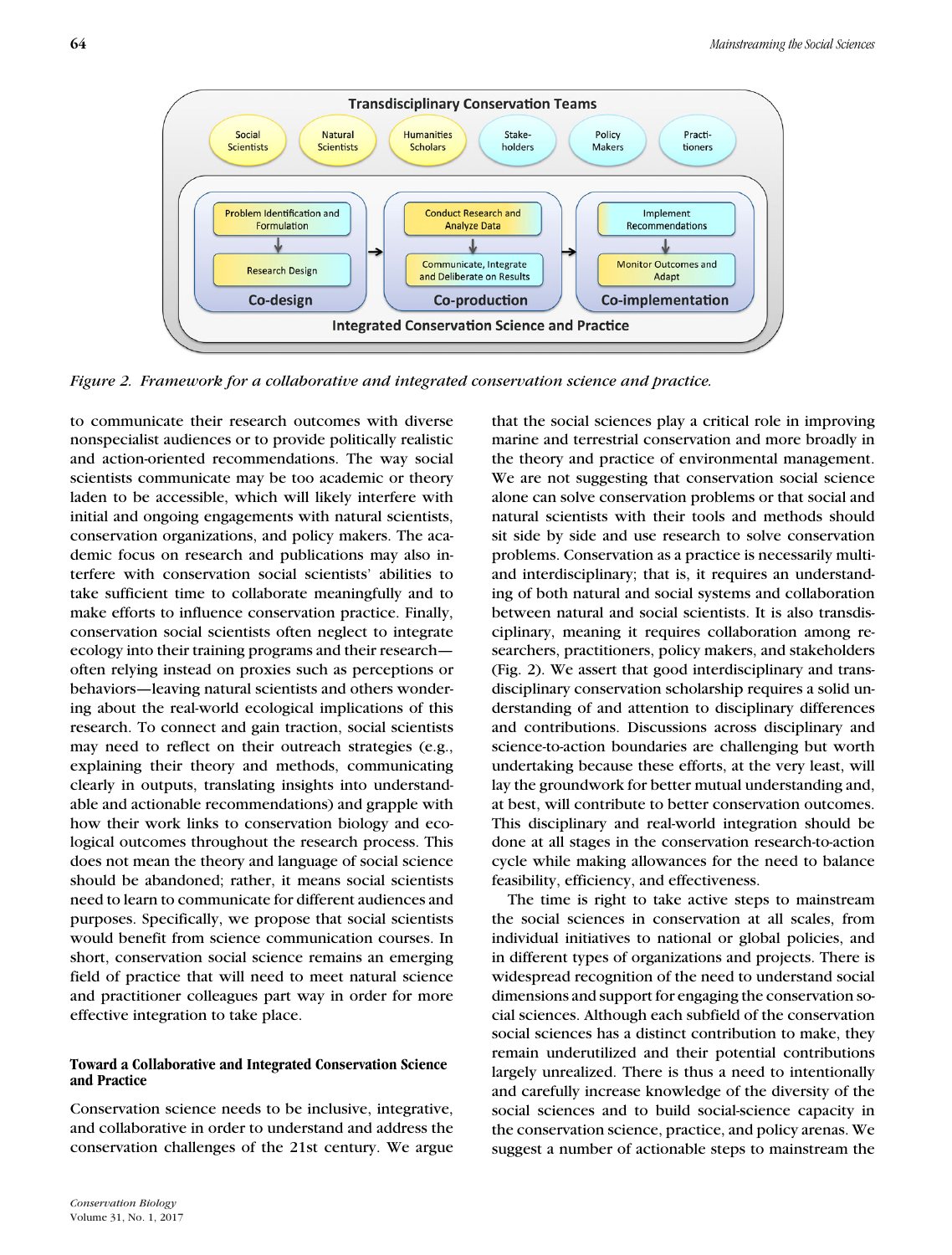social sciences in conservation in order to overcome ideological, institutional, knowledge, and capacity barriers to integration. Yet, there is still much to learn. We recommend a review of past successes and failures in integrating social science into real-world conservation projects (i.e., not just into interdisciplinary research projects) and organizations and documentation of best practices to facilitate better incorporation in the future. This would promote learning and help social scientists have a more meaningful impact in the future of conservation. It would also be worthwhile to document strategies to balance feasibility, efficiency, and effectiveness in integrated conservation science projects. A productive engagement with the conservation social sciences will likely require long-term ongoing partnerships, knowledge and capacity building, open dialogue, clear communication, reflection on past and present practice, and a willingness to adapt programs of work. A more inclusive conservation science (i.e., one that includes methods and insights from the natural sciences, the social sciences, and the humanities) will enable the conservation community to produce more ecologically effective and socially just conservation. Mainstreaming the conservation social sciences will facilitate the uptake of the full range of insights and contributions from these fields into conservation policy and practice.

# **Acknowledgments**

The Canadian Wildlife Federation sponsored the original focus group workshop at the North American Congress for Conservation Biology in 2014 that eventually led to this publication. We also appreciate the logistical support of the SSWG of the SCB and additional financial support from the Social Science and Humanities Research Council (SSHRC) of Canada. N.J.B. acknowledges the support of the Liber Ero Foundation, Fulbright Canada, Banting Postdoctoral Fellowship Program, and the Community Conservation Research Network and OceanCanada Partnership projects. R.E.W.T. acknowledges the support of a National Science Foundation Graduate Research Fellowship (grant DGE-1321845), and D.V. acknowledges the support of a David H. Smith Conservation Research Fellowship. N.J.B. is a senior advisor to the IUCN GESSP. All authors acknowledge the support of their respective institutions. Any opinions, findings, conclusions, or recommendations expressed in this paper are those of the authors.

#### **Literature Cited**

Augustine S, Dearden P. 2014. Changing paradigms in marine and coastal conservation: a case study of clam gardens in the Southern Gulf Islands, Canada. The Canadian Geographer/Le Géographe Canadien **58:**305–314.

- Bennett NJ, Roth R. 2015. The conservation social sciences: What? how? and why? Canadian Wildlife Federation and Institute for Resources, Environment and Sustainability, University of British Columbia, Vancouver, British Columbia.
- Campbell LM. 2005. Overcoming obstacles to interdisciplinary research. Conservation Biology **19:**574–577.
- Castree N, et al. 2014. Changing the intellectual climate. Nature Climate Change **4:**763–768.
- Chan KMA, Pringle RM, Ranganathan J, Boggs CL, Chan YL, Ehrlich PR, Haff PK, Heller NE, Al-Khafaji K, Macmynowski DP. 2007. When agendas collide: human welfare and biological conservation. Conservation Biology **21:**59–68.
- Christie P. 2011. Creating space for interdisciplinary marine and coastal research: five dilemmas and suggested resolutions. Environmental Conservation **38:**172–186.
- Clark SG, et al. 2011. College and university environmental programs as a policy problem (part 1): Integrating knowledge, education, and action for a better world? Environmental Management **47:**701–715.
- Decker DJ, Riley SJ, Siemer WF. 2012. Human dimensions of wildlife management. JHU Press, Baltimore, Maryland.
- de Snoo GR, et al. 2013. Toward effective nature conservation on farmland: making farmers matter. Conservation Letters **6:**66–72.
- Drury R, Homewood K, Randall S. 2011. Less is more: the potential of qualitative approaches in conservation research. Animal Conservation **14:**18–24.
- Escobar A. 1998. Whose knowledge, whose nature? Biodiversity, conservation, and the political ecology of social movements. Journal of Political Ecology **5:**53–82.
- Fox HE, Christian C, Nordby JC, Pergams ORW, Peterson GD, Pyke CR. 2006. Perceived barriers to integrating social science and conservation. Conservation Biology **20:**1817–1820.
- Green SJ, Armstrong J, Bogan M, Darling E, Kross S, Rochman C, Smyth A, Veríssimo D. 2015. Conservation needs diverse values, approaches, and practitioners. Conservation Letters **8:**385– 387.
- Hicks CC, et al. 2016. Engage key social concepts for sustainability. Science **352:**38–40.
- Kareiva P, Marvier M. 2012. What is conservation science? BioScience **62:**962–969.
- Kimmerer R. 2013. Braiding sweetgrass: indigenous wisdom, scientific knowledge and the teachings of plants. Milkweed Editions, Minneapolis, Minnesota.
- Leff E. 1994. Ciencias sociales y formación ambiental. Gedisa, Barcelona, Spain.
- Lowe P, Whitman G, Phillipson J. 2009. Ecology and the social sciences. Journal of Applied Ecology **46:**297–305.
- Manfredo MJ, Vaske JJ, Rechkemmer A, Duke EA, editors. 2014. Understanding society and natural resources. Springer, Dordrecht, the Netherlands. Available from [http://link.springer.com/10.1007/](http://link.springer.com/10.1007/978-94-017-8959-2) [978-94-017-8959-2](http://link.springer.com/10.1007/978-94-017-8959-2) (accessed October 1, 2015).
- Mascia MB, Brosius JP, Dobson TA, Forbes BC, Horowitz L, McKean MA, Turner NJ. 2003. Conservation and the social sciences. Conservation Biology **17:**649–650.
- Moon K, Blackman D. 2014. A guide to understanding social science research for natural scientists. Conservation Biology **28:**1167– 1177.
- Moser C, Moser A. 2005. Gender mainstreaming since Beijing: a review of success and limitations in international institutions. Gender & Development **13:**11–22.
- Newing H, Eagle CM, Puri R, Watson CW. 2011. Conducting research in conservation: social science methods and practice. Routledge, London.
- Pascual U, Phelps J, Garmendia E, Brown K, Corbera E, Martin A, Gomez-Baggethun E, Muradian R. 2014. Social equity matters in payments for ecosystem services. BioScience **64:**1027–1036.
- Reyes-García V, Huanca T, Vadez V, Leonard W, Wilkie D. 2006. Cultural, practical, and economic value of wild plants: a quan-